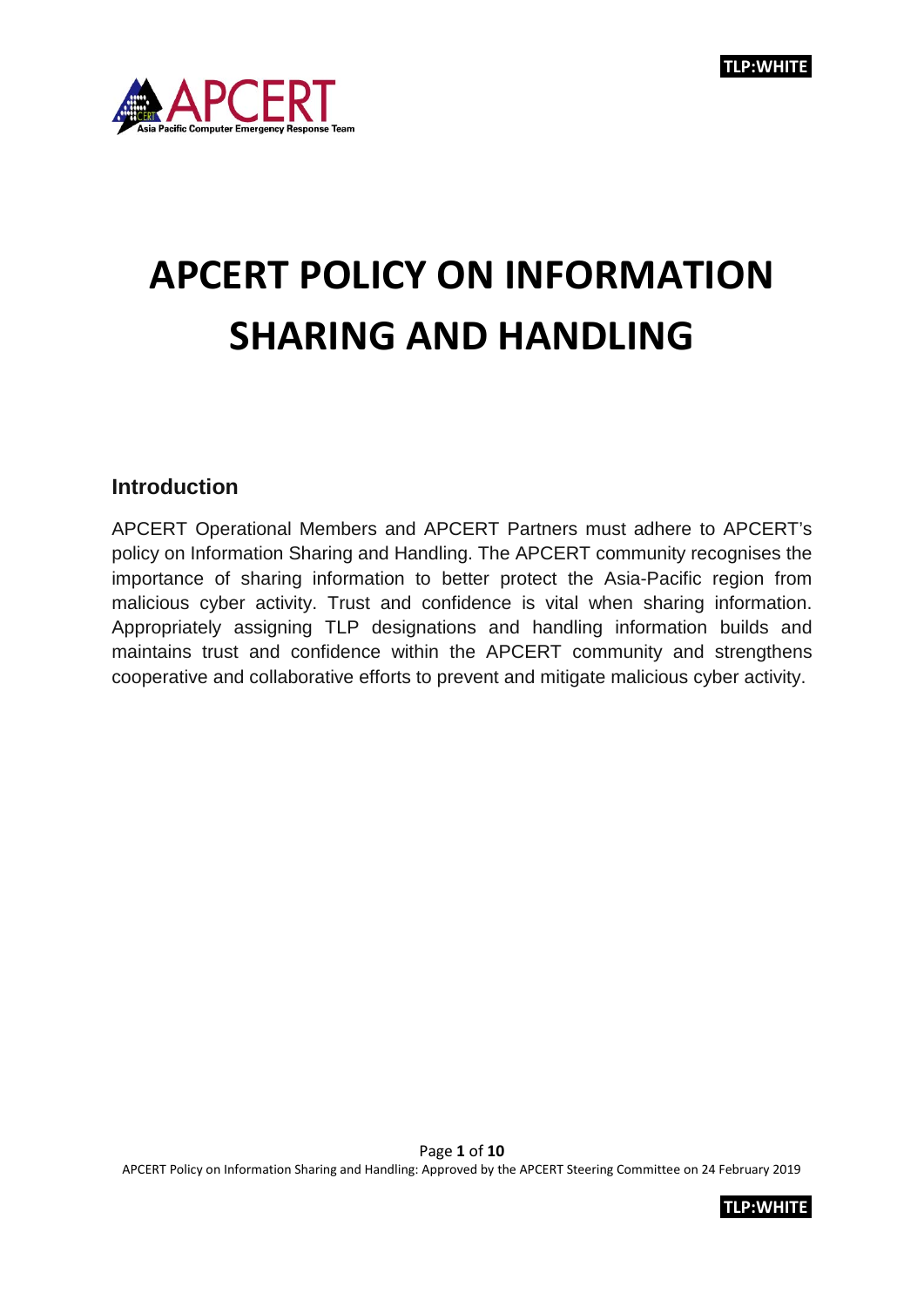



# **Policy**

*Introduction*

- When sharing and handling information, the APCERT community adheres to the Traffic Light Protocol (TLP) as defined by the Forum of Incident Response and Security Teams (FIRST) – see *FIRST Standards Definitions and Usage Guidance – Version 1.0* [\(www.first.org/tlp\)](http://www.first.org/tlp).
- The TLP is a set of designations used to ensure information is shared with the appropriate audience.
- The TLP uses four colors to indicate expected sharing boundaries to be applied by the recipient(s). The four colors are red, amber, green and white.

| <b>TLP:RED</b>                                                                  | = Not for disclosure, restricted to participants only.           |  |
|---------------------------------------------------------------------------------|------------------------------------------------------------------|--|
| <b>TLP:AMBER</b>                                                                | = Limited disclosure, restricted to participants' organizations. |  |
| <b>TLP:GREEN</b>                                                                | = Limited disclosure, restricted to the community.               |  |
| <b>TLP:WHITE</b>                                                                | $=$ Disclosure is not limited.                                   |  |
| Note: Please refer Appendix A for detailed TLP descriptions and usage guidance. |                                                                  |  |

#### *Traffic Light Protocol*

• APCERT Operational Members and APCERT Partners must adhere to this policy and use TLP designations as defined by FIRST (TLP:RED, TLP:AMBER, TLP:GREEN and TLP:WHITE).

#### *An 'Organization'*

• For the purposes of defining an organization within the APCERT community, an organization is the named Member or Partner, or in the case of a national government CERT/CSIRT, an organization is defined as the national government of that economy.

#### *Responsibility for assigning correct TLP designations and protections*

- The APCERT message sender and owner of the information determines the TLP designation.
- It is the sender's responsibility to apply appropriate security protections when sending information to other APCERT Members and Partners.

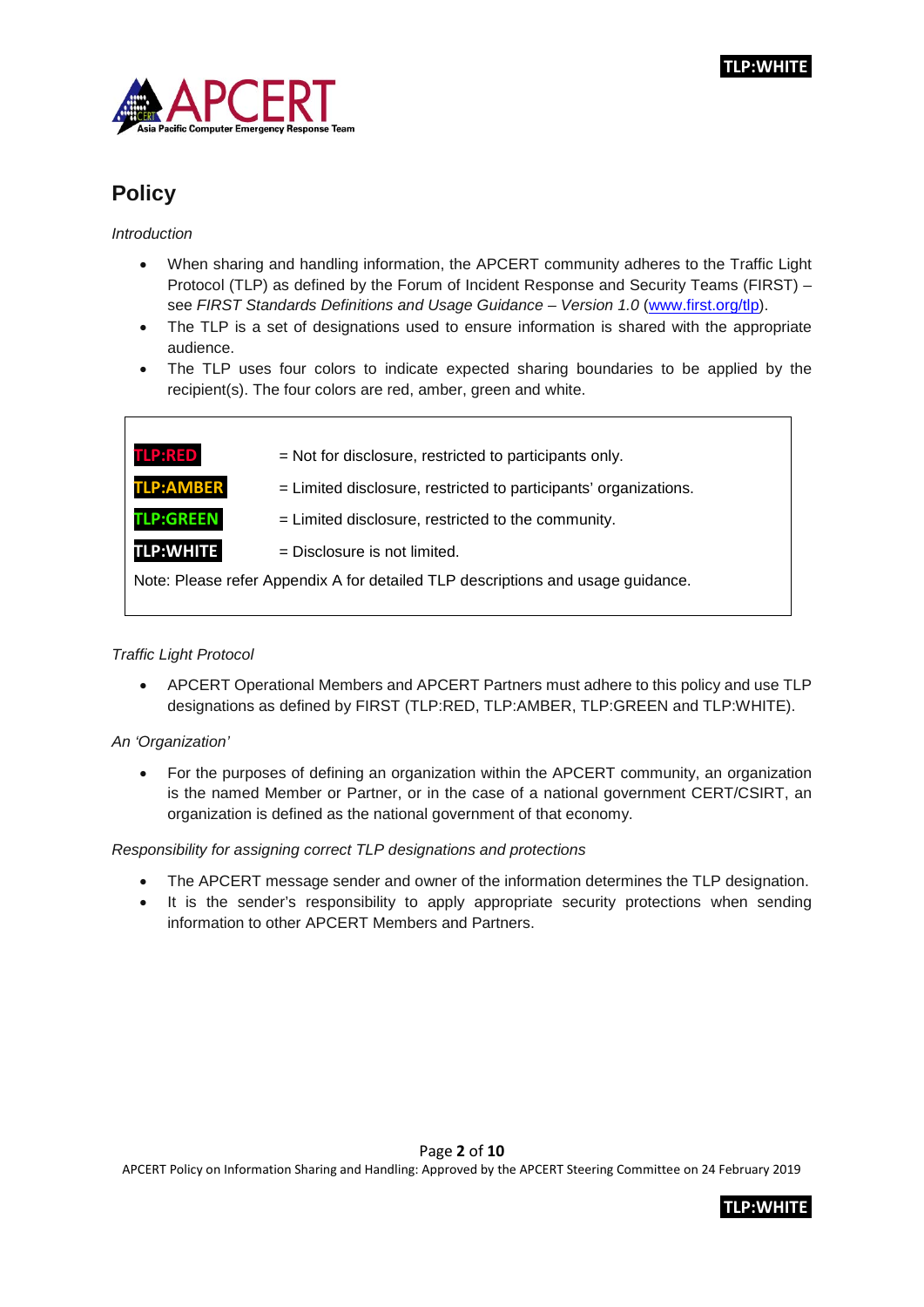

• APCERT Members and Partners are encouraged to apply a TLP designation when emailing others within the APCERT community.

- If applying a TLP designation to an email:
	- $\circ$  The TLP designations should be displayed at the beginning of the email subject line and in the body of the email.
	- o The TLP color must be in capital letters: TLP:RED, TLP:AMBER, TLP:GREEN, or TLP:WHITE.
	- o Everything within the email, including any attachments, must be treated in accordance with the TLP designation.
	- o Where appropriate, APCERT Members and Partners should also apply the appropriate encryption and/or signature to the email.
	- o It is recommended that the definition of the TLP designation be placed in emails so there is no doubt as to what the recipient is allowed, or expected to do with the information.

#### *Documents and Presentations*

- It is best practice that official APCERT documents and APCERT presentations contain a TLP designation in the header and/or footer.
- TLP designations must be formatted in accordance with the FIRST Standards Definitions and Usage Guidance.
- The TLP color on black background must appear in capital letters and in 12 point type or greater.
- It is advisable to right-justify TLP designations.
- It is recommended that the definition of the TLP designation be placed in documents so there is no doubt as to what the recipient is allowed, or expected to do with the information.

#### *Maintaining Records*

- All APCERT Members and Partners have a responsibility to maintain internal records of when they have shared TLP:RED and TLP:AMBER information to other APCERT Members and Partners.
- All APCERT Members and Partners have a responsibility to maintain internal records of when TLP:RED and TLP:AMBER information is received from other APCERT Members and Partners.
- All APCERT Members and Partners have a responsibility to maintain internal records of when they make a request to another APCERT Member and Partner to further share TLP:RED or TLP:AMBER information.
- Records should include who made the request, who approved the request, any conditions, and details about who the information was shared with.

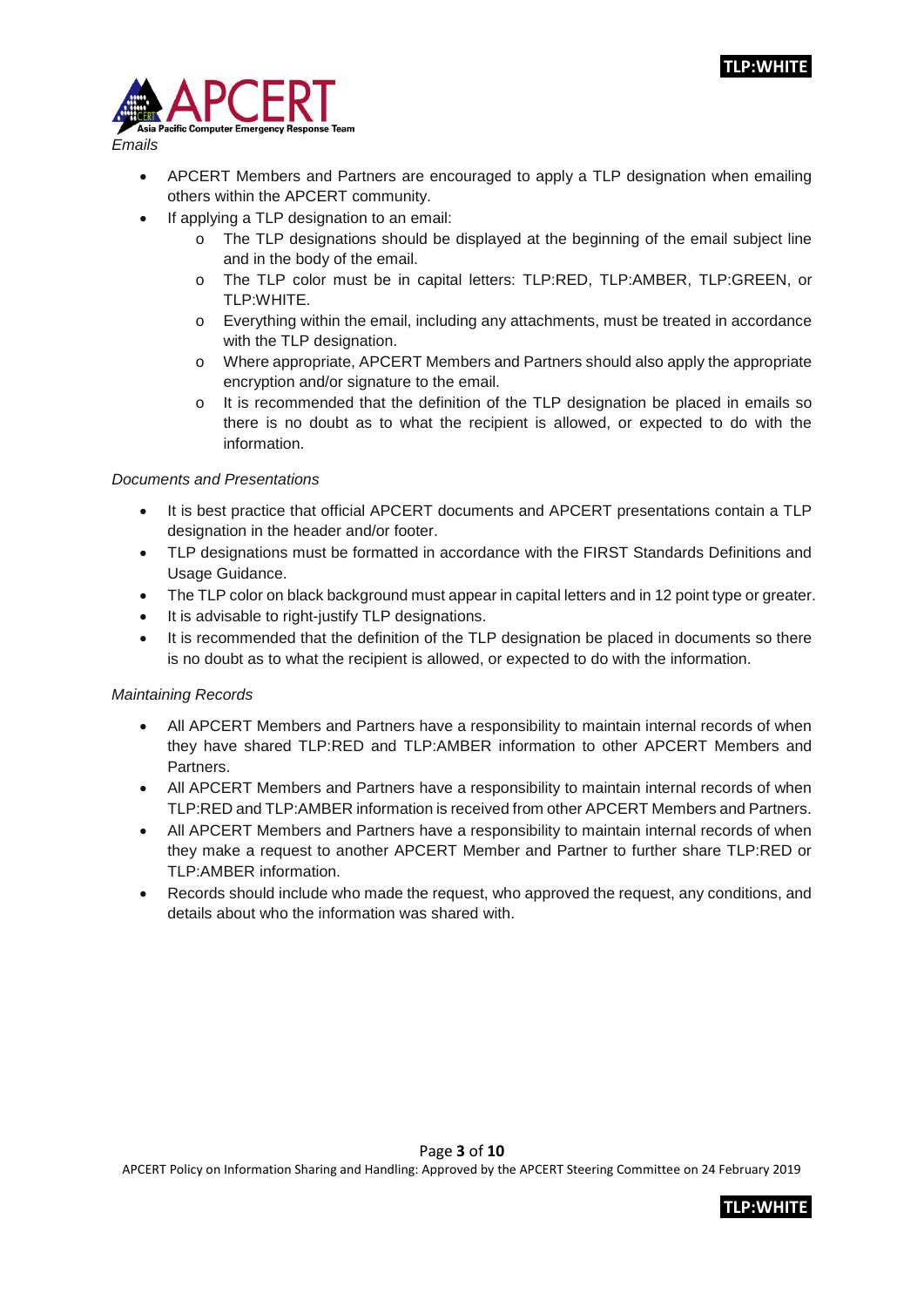

### **TLP:RED [Not for disclosure, restricted to participants only]**

- This designation is reserved for the most sensitive information and in most instances would be shared bilaterally.
- Face-to-face communication is highly recommended.
- Email should only be used in exceptional circumstances and must be encrypted and signed.
- TLP:RED information *must not* be shared with anyone else without the *explicit* permission from the originating APCERT Member or Partner.
	- o At times an APCERT Member or Partner may seek to provide received information to an outside party or constituent in order to take some form of action or to mitigate or remediate an incident.
	- o Received TLP:RED information can only be communicated further with the explicit permission of the originating APCERT Member or Partner. In seeking permission you must detail who you seek to share with, why, and how the information will be protected from further dissemination.
	- $\circ$  Only the originator of the information can approve further sharing and they can also specify conditions for use, such as the distribution method.
	- o Face-to-face communication should be used when communicating TLP:RED information about a compromised organization to that compromised organization.
- At all times recipients of information must understand and adhere to the restrictions of TLP:RED. It is the responsibility of the sharing party to ensure the receiver understands any restrictions on the information.

| <b>TLP</b> | <b>Description</b>                                                                                                                                                                                                                                                                             | <b>APCERT Usage</b>                                                                                                                                                                                                                                                                                                                                                                                                                                                                                                                                                                                                                                                                                              | <b>APCERT Handling</b>                                                                                                                                                                                                                                                                                                              |
|------------|------------------------------------------------------------------------------------------------------------------------------------------------------------------------------------------------------------------------------------------------------------------------------------------------|------------------------------------------------------------------------------------------------------------------------------------------------------------------------------------------------------------------------------------------------------------------------------------------------------------------------------------------------------------------------------------------------------------------------------------------------------------------------------------------------------------------------------------------------------------------------------------------------------------------------------------------------------------------------------------------------------------------|-------------------------------------------------------------------------------------------------------------------------------------------------------------------------------------------------------------------------------------------------------------------------------------------------------------------------------------|
| <b>RED</b> | Not for disclosure,<br>restricted to<br>participants only<br><b>FIRST Definition:</b><br>Use TLP:RED when<br>information cannot<br>be effectively acted<br>upon by additional<br>parties, and could<br>lead to impacts on a<br>party's privacy,<br>reputation, or<br>operations if<br>misused. | Recipients may not share<br>TLP:RED information with<br>any parties outside of the<br>specific exchange, meeting,<br>or conversation in which it<br>was originally disclosed.<br>In the context of a meeting,<br>for example, TLP:RED<br>information is limited to those<br>present at the meeting.<br>Sharing beyond the recipient:<br>At times an APCERT<br>Member or Partner may seek<br>to provide received TLP:RED<br>information to an outside<br>party or constituent in order<br>to take some form of action or<br>to mitigate or remediate an<br>incident. If a recipient wants<br>to share TLP:RED<br>information more widely, they<br>must obtain explicit<br>permission from the original<br>source. | Data securing<br>mechanism:<br>Face-to-face is highly<br>recommended.<br>Encrypted and signed<br>email may be used in<br>exceptional<br>circumstances. Face-to-<br>face communication<br>should be used when<br>communicating TLP:RED<br>information about a<br>compromised<br>organization to that<br>compromised<br>organization. |

#### Page **4** of **10**

APCERT Policy on Information Sharing and Handling: Approved by the APCERT Steering Committee on 24 February 2019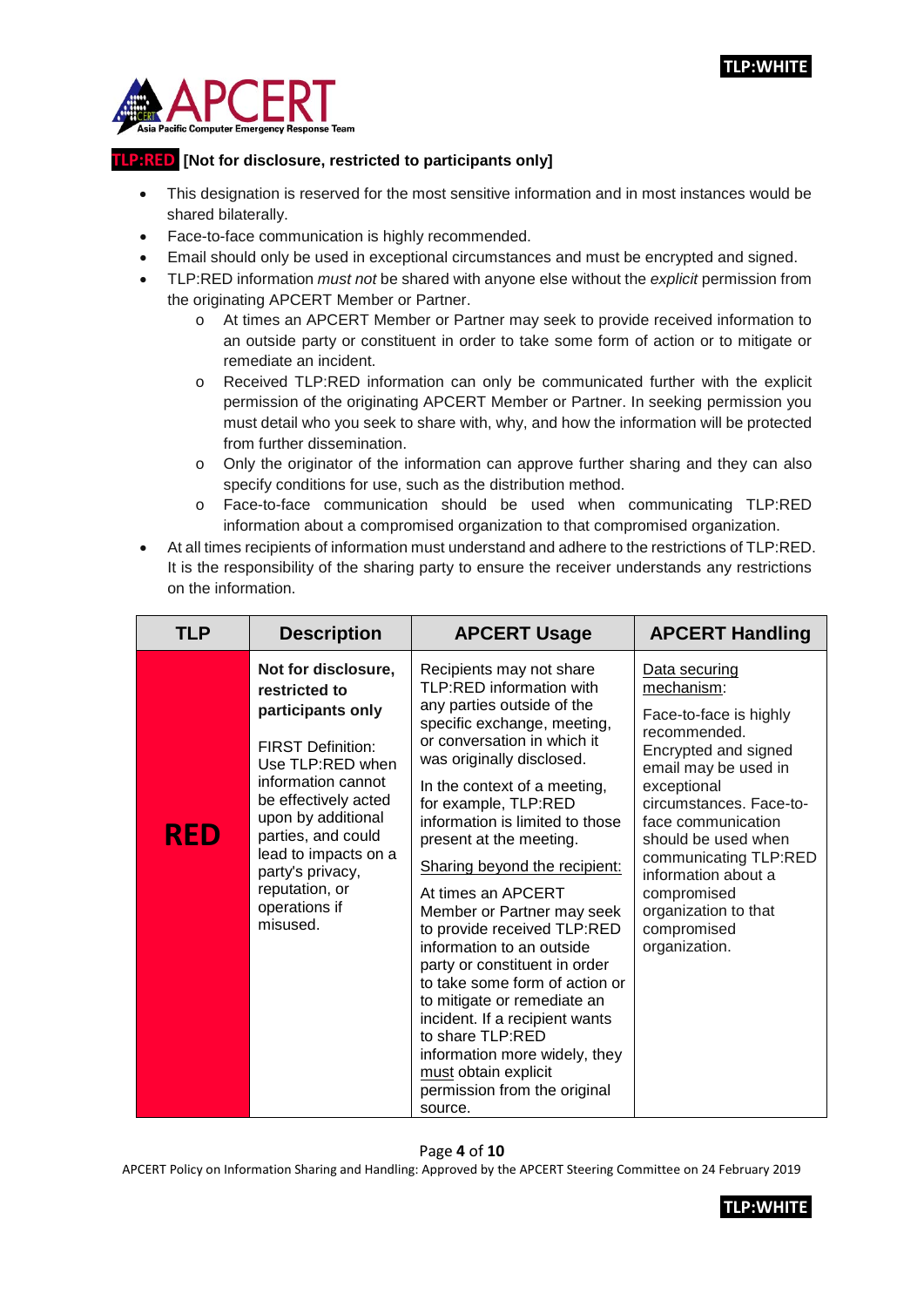

#### **TR [Limited disclosure, restricted to participants' organizations]**

- Encrypted and signed email is recommended for communication within the APCERT community.
	- o TLP:AMBER information *can be shared within your organization* without the need to first seek permission from the originator.
- TLP:AMBER information *must not* be shared with anyone outside your organization without the *explicit* permission from the originating APCERT Member or Partner.
	- Sources are at liberty to specify additional intended limits of the sharing: these must be adhered to.
	- o Sources should consider stating up front in the original communication if there are additional CERT clients who they permit to see the TLP:AMBER information, specifically where a CERT client may need to know the information to protect themselves or prevent further harm. Where such permission is given upfront, all parties must be made aware of the TLP:AMBER restrictions and comply with the TLP:AMBER usage and data handling rules outlined in this policy.
- At times an APCERT Member or Partner may seek to provide received information to an outside party or constituent in order to take some form of action or to mitigate or remediate an incident.
	- o Received TLP:AMBER information can only be communicated beyond your organization with the explicit permission of the originating APCERT Member or Partner. In seeking permission you must detail who you seek to share with, why, and how the information will be protected from further dissemination.
	- o Only the originator of the information can approve further sharing and they can also specify conditions for use, such as the distribution method.
	- o Face-to-face communication should be used when communicating TLP:AMBER information about a compromised organization to that compromised organization.
- At all times recipients of information must understand and adhere to the restrictions of TLP:AMBER. It is the responsibility of the sharing party to ensure the receiver understands any restrictions on the information.

| <b>TLP</b>   | <b>Description</b>                                                                                                                                                                                                                                                                                                         | <b>APCERT Usage</b>                                                                                                                                                                                                                                                                                                                                                                                                     | <b>APCERT</b><br><b>Handling</b>                                                                                                                                                                    |
|--------------|----------------------------------------------------------------------------------------------------------------------------------------------------------------------------------------------------------------------------------------------------------------------------------------------------------------------------|-------------------------------------------------------------------------------------------------------------------------------------------------------------------------------------------------------------------------------------------------------------------------------------------------------------------------------------------------------------------------------------------------------------------------|-----------------------------------------------------------------------------------------------------------------------------------------------------------------------------------------------------|
|              | Limited disclosure,<br>restricted to participants'<br>organizations.<br><b>FIRST Definition: Use</b>                                                                                                                                                                                                                       | Recipients may only share<br>TLP:AMBER information with<br>members of their own<br>organization.<br>Sharing beyond your                                                                                                                                                                                                                                                                                                 | Data securing<br>mechanism:<br>Appropriate<br>encryption and<br>signature is                                                                                                                        |
| <b>AMBER</b> | TLP:AMBER when<br>information requires<br>support to be effectively<br>acted upon, yet carries<br>risks to privacy, reputation,<br>or operations if shared<br>outside of the organizations<br>involved.<br>Sources are at liberty to<br>specify additional intended<br>limits of the sharing: these<br>must be adhered to. | organization:<br>At times an APCERT Member or<br>Partner may seek to provide<br>received TLP:AMBER information<br>to an outside party or constituent<br>in order to take some form of<br>action or to mitigate or remediate<br>an incident. If a recipient wants to<br>share TLP: AMBER information<br>more widely than their own<br>organization, they must obtain<br>explicit permission from the<br>original source. | recommended.<br>Face-to-face<br>communication<br>should be used<br>when<br>communicating<br>TLP:AMBER<br>information about<br>a compromised<br>organization to<br>that compromised<br>organization. |

#### Page **5** of **10**

APCERT Policy on Information Sharing and Handling: Approved by the APCERT Steering Committee on 24 February 2019

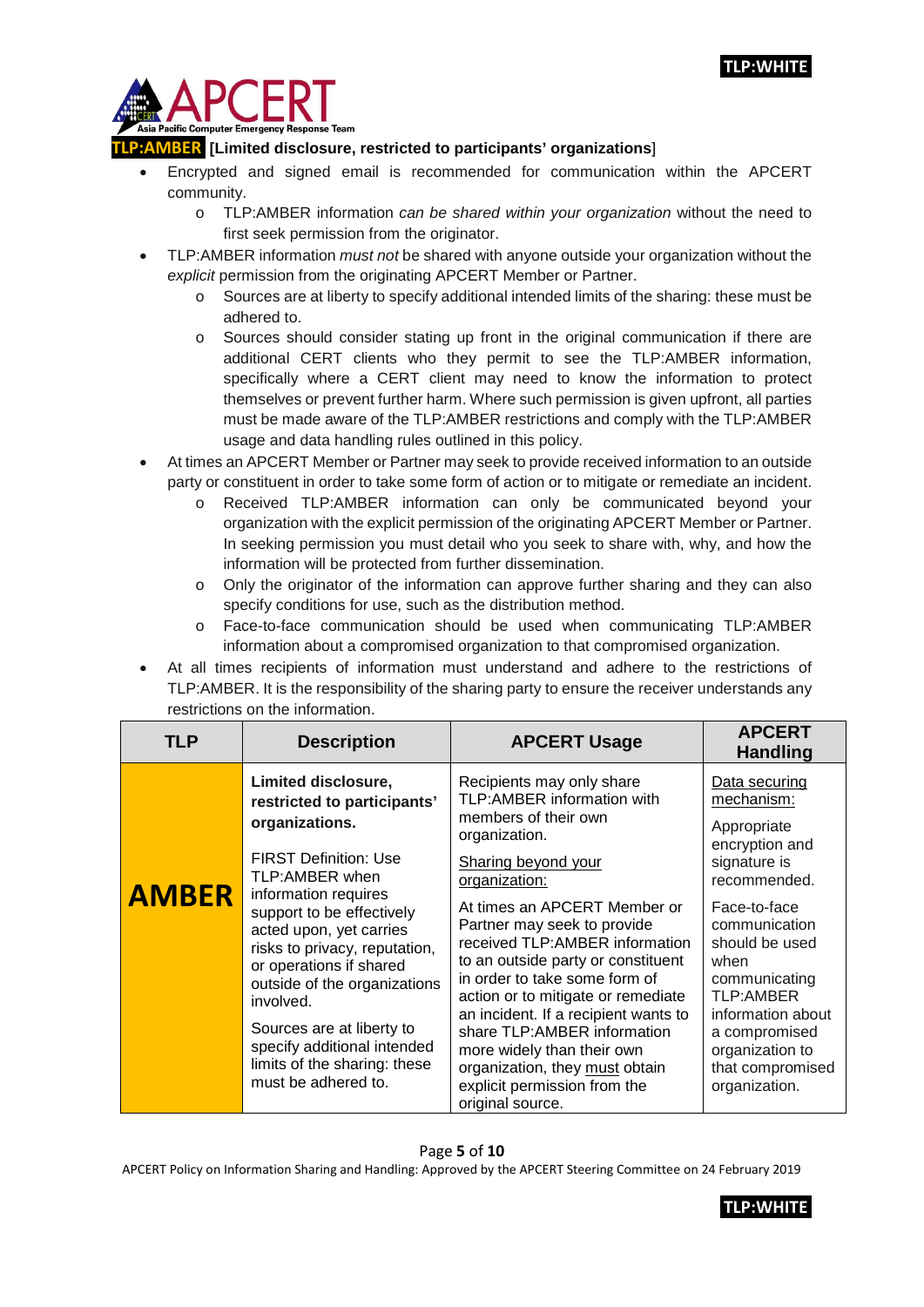

- Face-to-face communication or encryption is not required.
- Emails should be signed.
- TLP:GREEN information can be shared within your organization and with your constituents without the need to first seek permission from the originator.
- TLP:GREEN information must not be circulated via publicly accessible channels like a website.
- Internal APCERT administrative communications should be designated TLP:GREEN.

| <b>TLP</b>   | <b>Description</b>                                                                                                                                                                                                                                                                                                 | <b>APCERT Usage</b>                                                                                                                                                                                                                                                                                                                                                                        | <b>APCERT Handling</b>                                                                                                                                                                                                                                                    |
|--------------|--------------------------------------------------------------------------------------------------------------------------------------------------------------------------------------------------------------------------------------------------------------------------------------------------------------------|--------------------------------------------------------------------------------------------------------------------------------------------------------------------------------------------------------------------------------------------------------------------------------------------------------------------------------------------------------------------------------------------|---------------------------------------------------------------------------------------------------------------------------------------------------------------------------------------------------------------------------------------------------------------------------|
| <b>GREEN</b> | Limited disclosure,<br>restricted to the<br>community.<br><b>FIRST Definition: Use</b><br><b>TLP:GREEN when</b><br>information is useful for<br>the awareness of all<br>participating APCERT<br>Members, Partners and<br>their constituents as<br>well as with peers<br>within the broader<br>community or sector. | Recipients may share<br><b>TLP:GREEN information</b><br>widely within the APCERT<br>community as well as with<br>peers within the broader<br>community or sector, but<br>not via publicly accessible<br>channels.<br><b>Sharing Publicly</b><br>If a recipient wants to<br>share TLP:GREEN<br>information publicly they<br>must obtain explicit<br>permission from the<br>original source. | Data securing<br>mechanism:<br>Signed email.<br><b>TLP:GREEN information</b><br>may not be released<br>outside of the community<br>and cannot be publicly<br>published or posted on<br>the Internet.<br>TLP:GREEN should be<br>used for APCERT<br>administrative matters. |

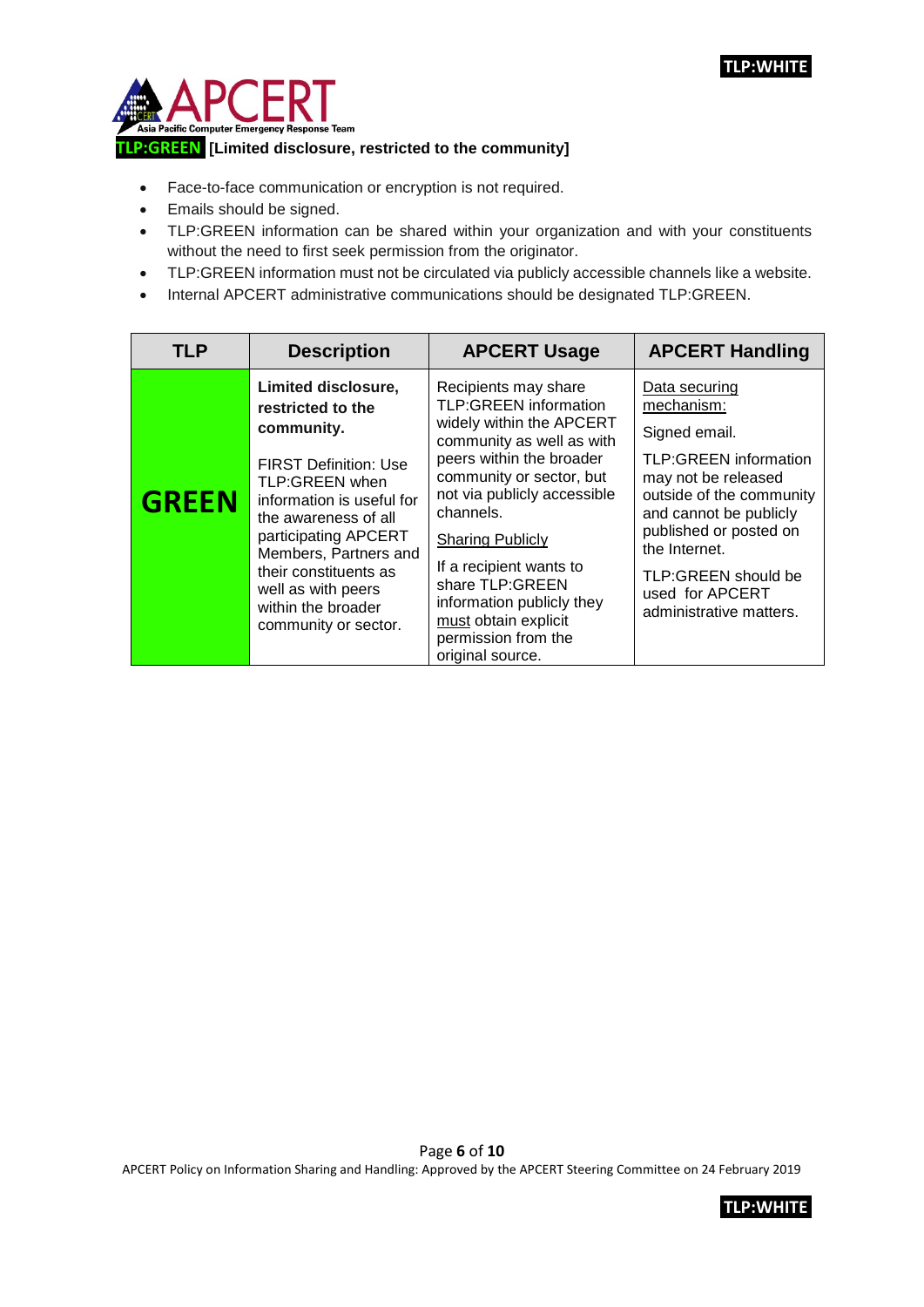

# **TLP:WHITE [Disclosure is not limited]**

- TLP:WHITE information can be distributed without restriction and if required placed on the internet (subject to any copyright restrictions).
- APCERT's publicly accessible information, such as the APCERT Annual Report, must be designated TLP:WHITE.

| <b>TLP</b>   | <b>Description</b>                                                                                                                                                                                                                                     | <b>APCERT Usage</b>                                                                                                                                                                         | <b>APCERT Handling</b>           |
|--------------|--------------------------------------------------------------------------------------------------------------------------------------------------------------------------------------------------------------------------------------------------------|---------------------------------------------------------------------------------------------------------------------------------------------------------------------------------------------|----------------------------------|
| <b>WHITE</b> | <b>Disclosure</b><br>is<br>not<br>limited.<br><b>FIRST Definition: Use</b><br>TLP:WHITE when<br>information carries<br>minimal or no<br>foreseeable risk of<br>misuse, in accordance<br>with applicable rules<br>and procedures for<br>public release. | Subject to standard<br>copyright rules,<br><b>TLP:WHITE information</b><br>may be distributed without<br>restriction.<br>All information on<br>APCERT's website is<br>designated TLP:WHITE. | Data securing<br>mechanism: Nil. |

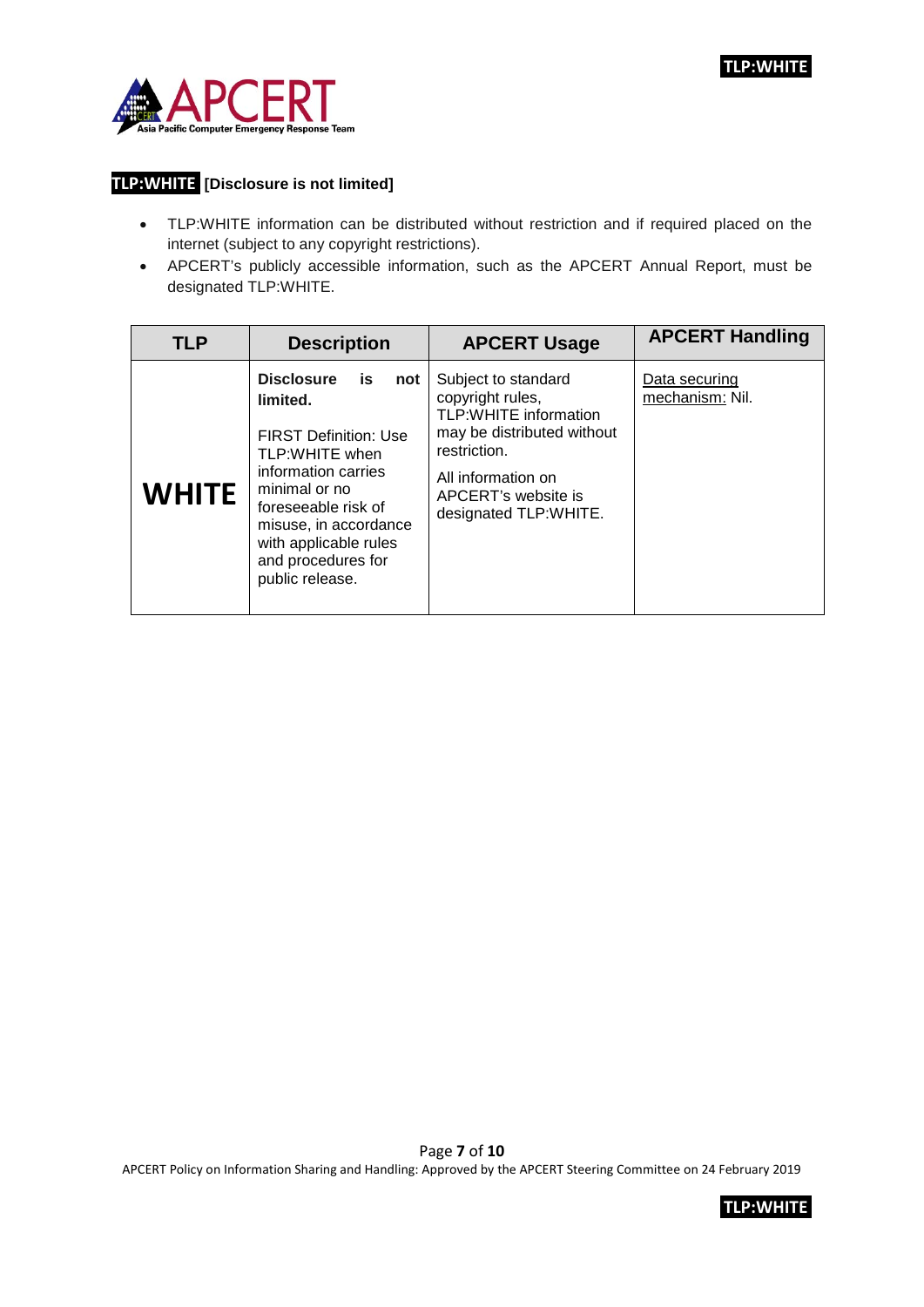

#### **Appendix A** - Example of a TLP:AMBER email:

FROM: AP-CERT-TEAM-1

TO: APCERT-TEAM-2

SUBJECT: **[TLP:AMBER] help to shut down domain**

\* PGP Signed: 09/01/2018 at 3:44:48 PM

TLP:AMBER

Hello Members of Team 2,

Team 1 has become aware of information related to a domain hosting malicious software in your jurisdiction.

Information is included as an attachment to this message. We would like your help in having the servers hosting the domain cleaned and/or the site shut down.

Best regards,

Team 1.

#### *TLP Handling Instructions:*

TLP:RED = Not for disclosure, restricted to participants only.

TLP:AMBER = Limited disclosure, restricted to participants' organizations.

TLP:GREEN = Limited disclosure, restricted to the community.

TLP:WHITE = Disclosure is not limited.

Refe[r www.first.org/tlp](http://www.first.org/tlp) for further information on the Traffic Light Protocol.

\* end PGP SIG BLOCK

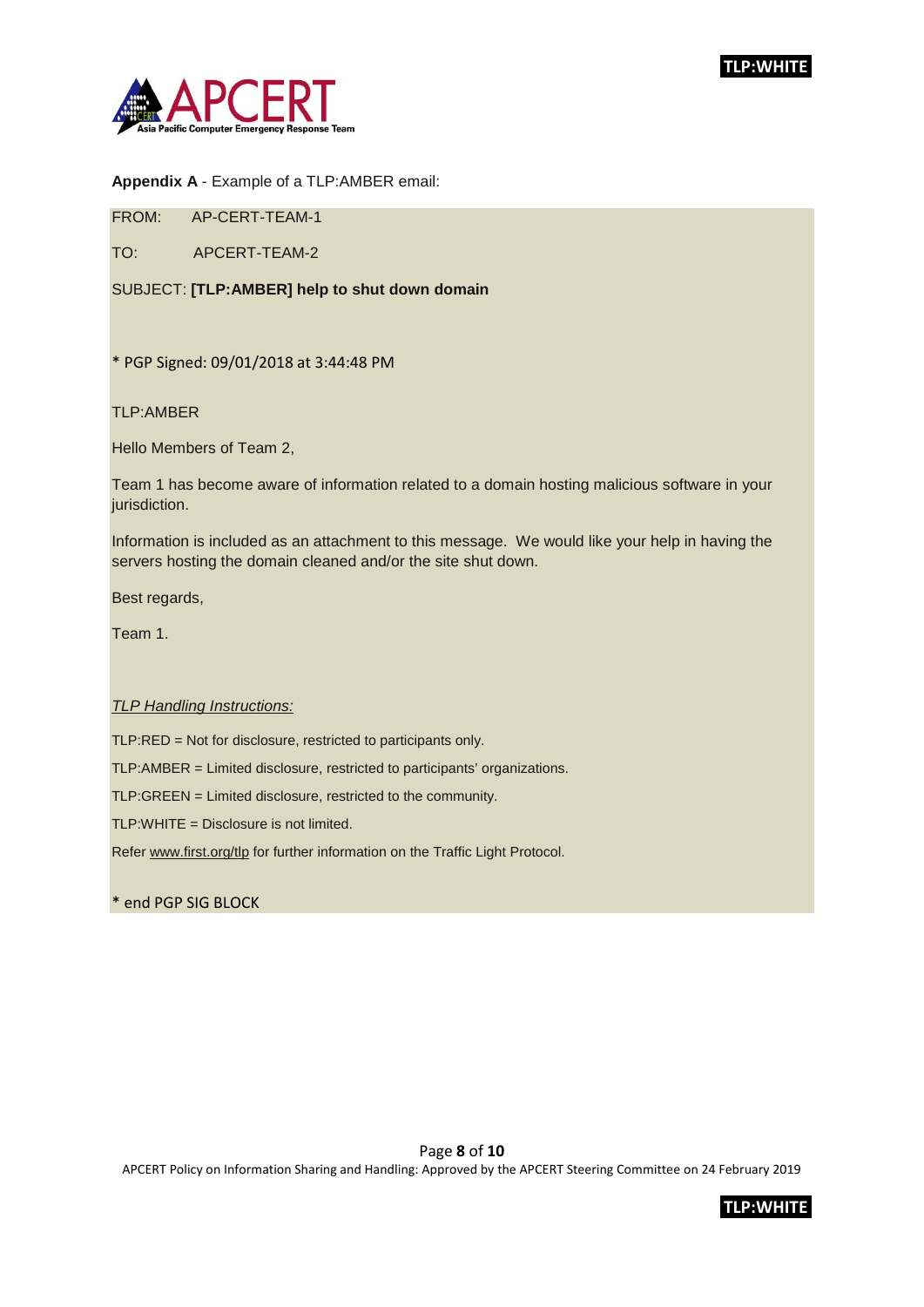

*What are my responsibilities as the originator of a report I want to share with the APCERT community?*

As the Originator, you determine the TLP designation of the material. This is based on the level of assistance the recipient will require for the information to be acted upon as well as potential impacts on a party's privacy, reputation or operations.

*What are my responsibilities as the recipient of a report as a member of the APCERT community?*

As a recipient of TLP material, you are responsible for adhering to the designation assigned by the Originator which determines how you handle and share the information.

#### **TLP:RED**

*I* have received TLP:RED material but *I* need to pass this information to another agency to respond to *the incident. What should I do?*

Firstly, you need to obtain permission from the Originator. You need to send a request outlining the following information:

- Who you seek to share the material with.
- Why you need to share the information.
- How the information will be protected from further dissemination.

If you receive permission to share the material, it is your responsibility to adhere to any additional conditions applied to the dissemination of the material by the Originator, and ensure that the recipient of the material understands the restrictions on the information.

*Once I have received permission from the originator to share TLP:RED information, how should I communicate material about a compromised organisation to that organisation?*

This information should be communicated face-to-face. This is because the malicious actor may have visibility of the victim's systems.

*I am sharing TLP:RED material with an APCERT Member about a compromised organisation within their economy. Can I approve the passage of the material to this organization proactively?* 

Yes. This is the preferred approach as it reduces the time it will take to communicate the information to the compromised organization. The APCERT Member recipient will be aware of sharing and handling restrictions, and will know the requirement to ensure the recipient within the compromised organization handles the material appropriately.

#### **TLP:AMBER**

*Can I share TLP: AMBER material with other people within my organization?* 

Yes. You do not need to seek permission to share TLP:AMBER material with someone from your organization. For the purposes of defining an organization within the APCERT community, an organization is the named Member or Partner, or in the case of a national government CERT/CSIRT, an organization is defined as the national government of that economy.

#### Page **9** of **10**

APCERT Policy on Information Sharing and Handling: Approved by the APCERT Steering Committee on 24 February 2019